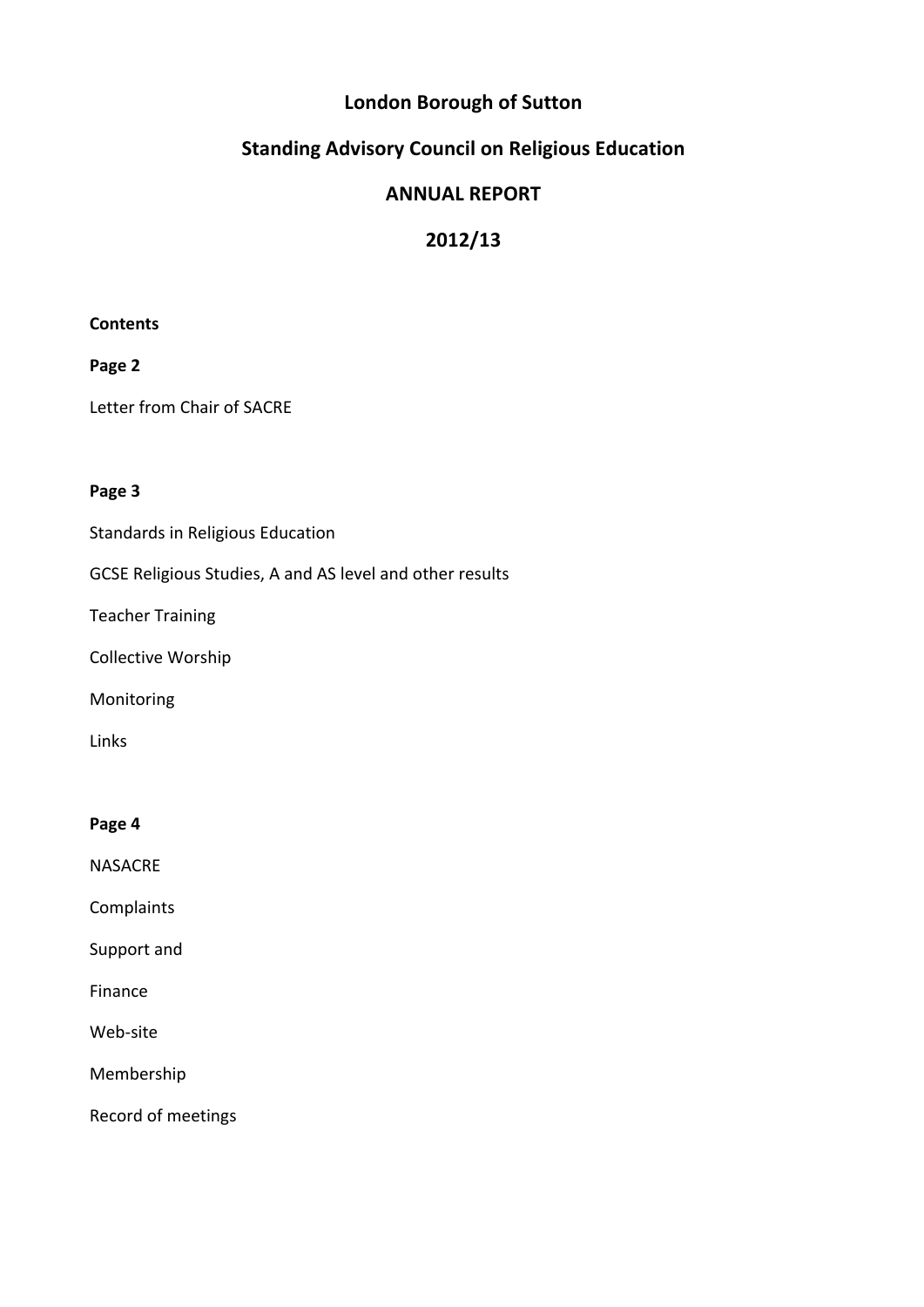#### Letter from the chair of SACRE

#### To all interested in Religious Education in Sutton

This year has seen further developments in the national RE scene and awaits the publication of the final version of a non-statutory programmes of study for RE is awaited from the Religious Education Council in November 2013.

The Sutton SACRE annual questionnaire was made available to schools at the beginning of the summer term 2012. Schools were also able to access the form online on the SACRE web-site and at the termly meeting subject leaders were able to complete a copy of the questionnaire. The response was still not very high and in total 12 schools responded. The responses have been analysed and will be used alongside the reports from school visits to help SACRE determine its work for the year ahead.

The SACRE consultant completed visits to 4 more schools in the academic year and reports were given to SACRE and copies to each school. The consultant also gave SACRE a report on all the visits that have taken place since 2008 and the issues that have arisen. It was decided that visits to schools should continue and that the focus will be on pupils' views and opinions of RE. It was also noted that in a number of schools RE was being taught by unqualified teachers and used as a way of giving class teachers their PPA time.

Support from the LA is still there despite budget cuts and for this SACRE is grateful.

SACRE has been encouraged that a reasonable number of subject leaders attend the termly meetings organised by the AIS of Sutton and led by the Consultant David Crispin. These meetings are also attended by RE subject leaders from Merton schools. The summer meeting took the form of discussions between SACRE members and the subject leaders and a presentation from Naomi Voice on the way she has developed her role at Cheam Common Junior School and how the school monitors and evaluates RE teaching and learning.

The role of SACREs has been supported by the National Association of SACREs (NASCARE) and Sutton SACRE regularly sends a member to the national meetings and conferences.

SACRE welcomes the views of schools on its work and invites any who wish to attend its meetings as observers to do so. Dates can be obtained from the SACRE Administrator.

This report is available on the Sutton website: www.sutton.org.uk

**Lal Hussain MBE Chair of Sutton SACRE November 2013**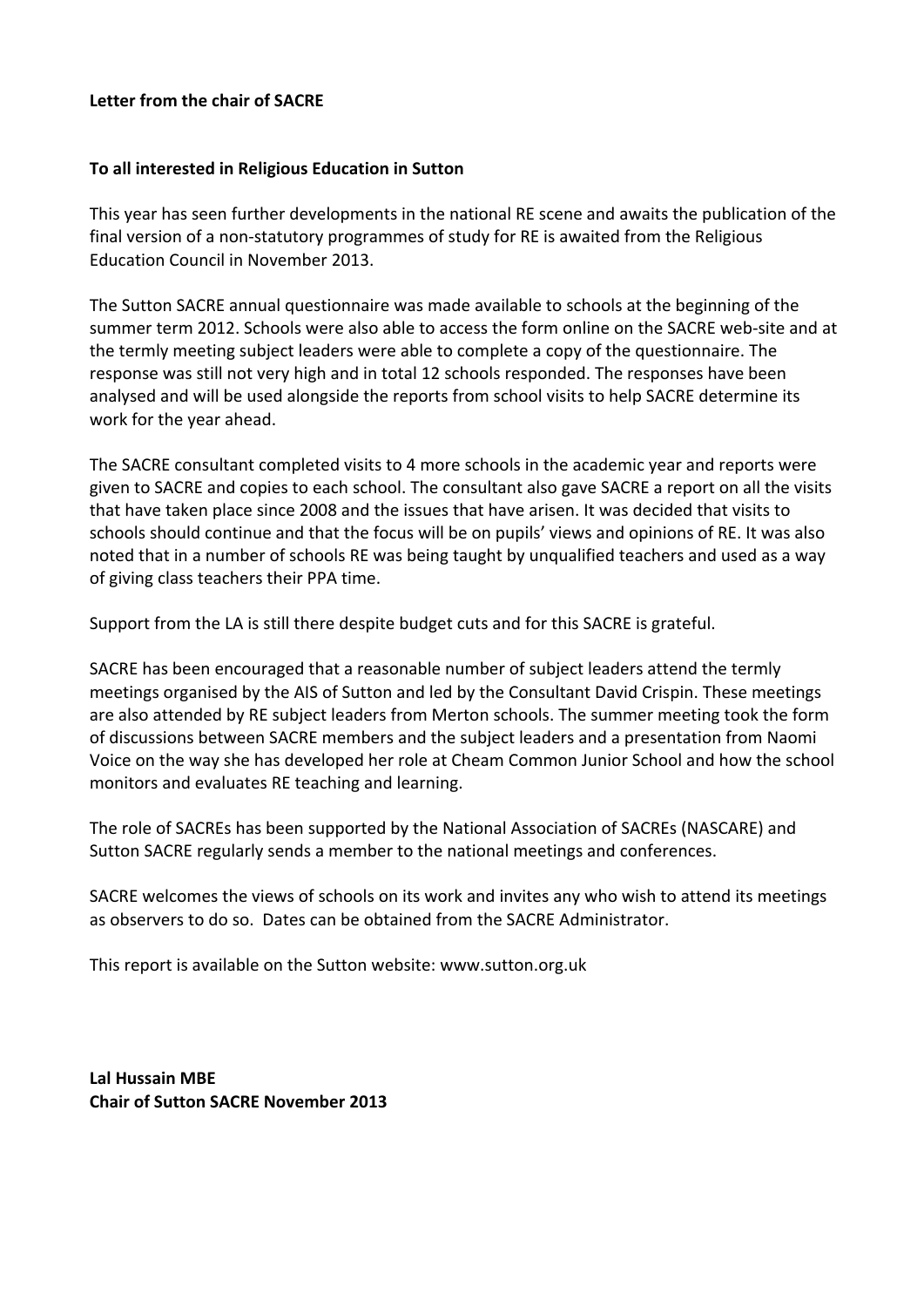# **Standards in Religious Education**

The annual questionnaire was sent out to schools and made available on the internet in May. The Questionnaire, alongside the exam results and school visits made by the consultant, provide the main evidence about standards in Religious Education in Sutton. The returns have now been analysed and the general findings are as follows:

• 12 schools out of a possible 46 LA schools responded. This is about 26% of schools and is better than in previous years.

• Schools reported that good use is still made of local places of worship for visits and also that visitors from those places come into schools. A number of schools have RE and multi-cultural days when pupils explore themes in an intensive way. Visits to schools are made by Sutton Schoolswork and many others.

• In the schools that responded budgets are set aside for RE but the sums of money are variable. A number of subject leaders reported that they are given time to monitor. These monitoring times are reported back to Senior Management. Some of this monitoring takes place in PPA time and teachers are not happy about that.

• RE is still generally taught in discrete lessons but often linked to other topics and subjects as part of the creative approach to the curriculum. Teachers are showing concerns about the way RE will fit into the "new" curriculum in 2014 and that some teachers see RE as a "filler" subject.

• Subject leaders miss any centrally organised courses but value the termly network meetings and would like more opportunities to meet together informally - maybe in cluster groups.

# **Religious Studies Examinations 2013:**

This section is not yet completed as the results have not been made available.

# **Teacher Training Primary**

Continuing Professional Development (CPD) for primary RE subject leaders takes the form of 3 meetings per academic year. These meetings are open to all Sutton and Merton RE Subject Leaders.

# **Collective Worship**

No further development has taken place but the National Association of SACREs (NASACRE) and the Association of RE Inspectors Advisors and Consultants (AREIAC) have issued guidance on the law on collective worship and the status of circular 1/94. Neither of these documents change the law but they do offer flexible advice on the now, old, circular.

# **Monitoring**

SACRE continues to monitor RE through visits to schools by the consultant, David Crispin. These visits are reported to SACRE each term. The annual questionnaire provides useful additional information and the feedback from RE subject leaders and termly meetings help provide an extensive picture of RE in schools.

# **Links to Other Organisations**

The SACRE remains a member of The National Association of Standing Advisory Councils for Religious Education (NASACRE). It also has links, via the consultant, to other organisations that promote and develop Religious Education such as the Association of RE Inspectors Advisors and Consultants (AREIAC) and the Religious Education Council (REC).